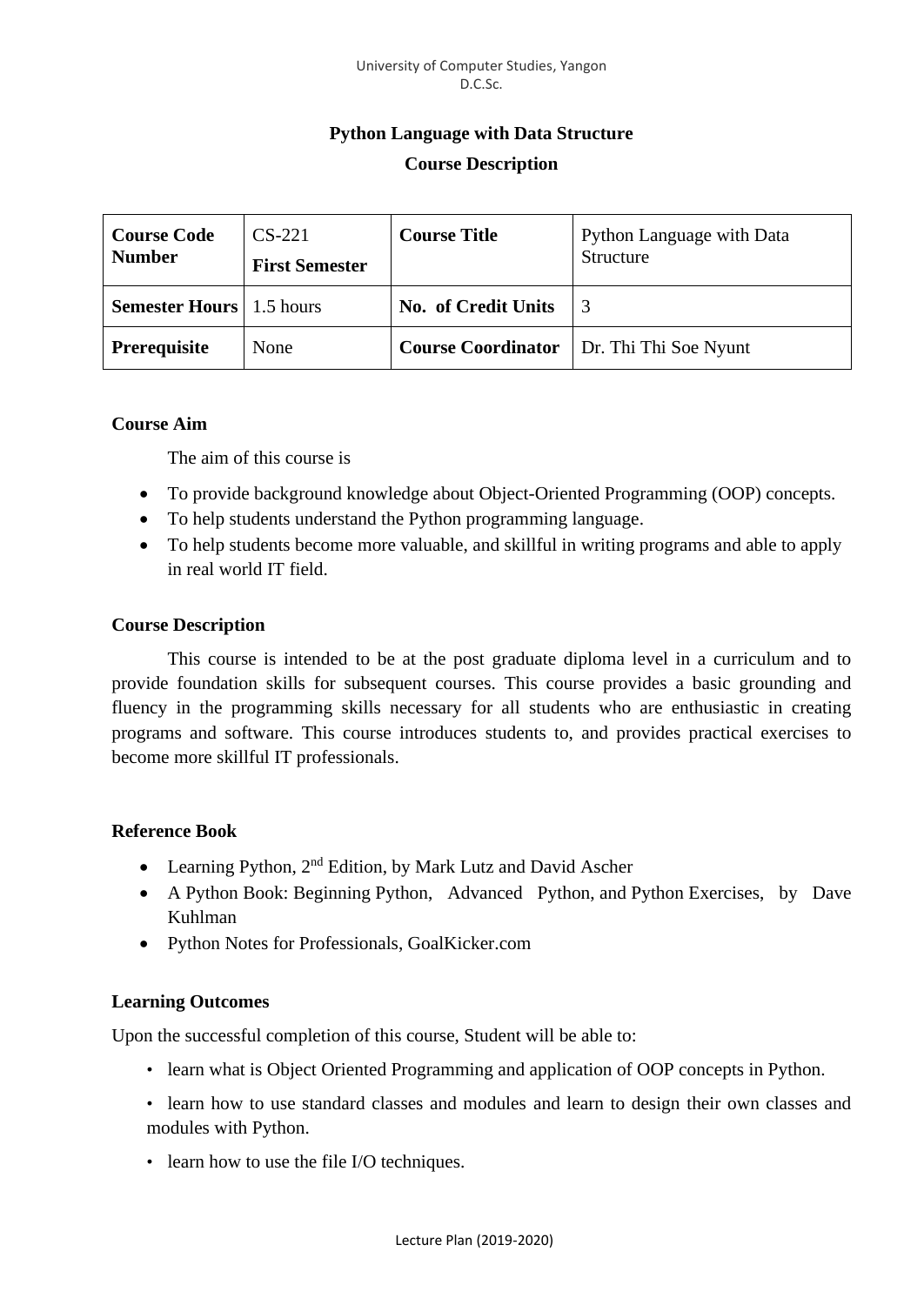#### University of Computer Studies, Yangon D.C.Sc.

# **Course Organization**

Student participation in this course will involve the following activities:

- 1. Attending the lectures & practical
- 2. Preparing for and participating in the recitations
- 3. Practical assignments
- 4. Moodle (LMS) / Quiz (After each lecture)
- 5. Exams

## **Assessment plan for the course**

| Exam                | 50% |
|---------------------|-----|
| Test / Assignment   | 10% |
| Class participation | 10% |
| Moodle              | 15% |
| Quiz/Tutorial       | 15% |

## **Grading System**

UCSY follows a letter grade system comprising of grades A, A-, B+, B, B-, C+, C, C-, D and F. All marks obtained by students during the semester will be used in the grading process.

The grading scale for this course is:

| <b>Marks obtained</b> | <b>Letter Grade</b> | <b>Grade Point</b> |
|-----------------------|---------------------|--------------------|
| $>=$ 90               | A                   | 4                  |
| 85-89                 | $A-$                | 3.75               |
| 80-84                 | $B+$                | 3.25               |
| 75-79                 | B                   | 3                  |
| 70-74                 | $B -$               | 2.75               |
| 65-69                 | $C+$                | 2.25               |
| 60-64                 | $\mathcal{C}$       | 2                  |
| $55 - 59$             | $C-$                | 1.75               |
| 50-54                 | D                   | 1                  |
| $0-49$                | F                   | 0                  |
|                       |                     |                    |

# **Fail Grade: C-, D, F (Grade point <2)**

## **Class Attendance and Participation Policy:**

• **Attendance**

Class attendance is mandatory. Most of the material you will learn will be covered in the lecturers, so it is important that you not miss any of them. You are expected to show up on time for class, and stay for the whole lecture. Students are expected to attend each class, to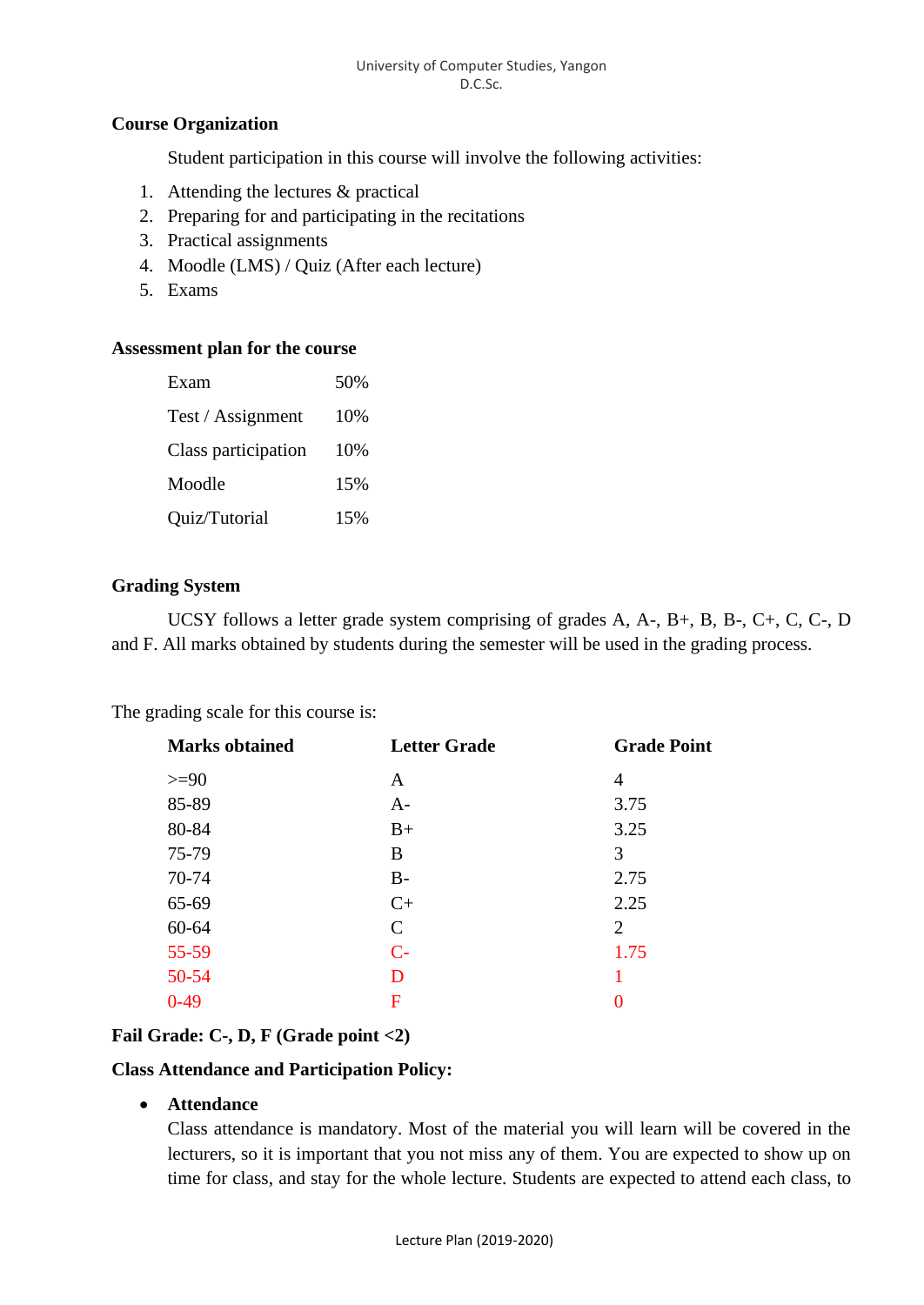complete any required preparatory work (including assigned reading) and to participate actively in lectures, discussions and exercises.

- Mobile phones must be silenced and put away for the entire lecture unless use is specified by the instructor. You may not make or receive calls on your cell phone, or send or receive text messages during lectures.
- You are responsible for all materials sent as email. Ignorance of such material is excuse. You are responsible for all materials presented in the lectures.
- Your conduct in class should be conducive towards a positive learning environment for your classmates as well as yourself.

# • **Assignment, Quizzes, Moodle Test and Labs**

We will take a short 3 to 5 quiz for every lecture and 30 points quiz moodle test after one or two chapters. Any assignment or quiz is simply missed, regardless of the reason why (e.g. illness, work, traffic, car trouble, computer problems, death, etc), and earns a grade of zero. You are strongly encouraged to complete all assignments and attend all quizzes so that you can check that you understand the material and can throw out bad grades, or grades for which you had to miss an assignment or quiz for a valid reason. Late submissions will not be accepted for any graded activity for any reason.

• There are no extra credit opportunities.

Students may not do additional work nor resubmit any graded activity to raise a final grade.

• **Test**

Test will start after two or three chapters finished and the coordinator will announce the date for the test.

# • **Exam**

The exam will be conducted on-campus, in a classroom. The date/times/locations will be posted on Board as soon as possible.

For this course, the following additional requirements are specified:

All work submitted for a grade must have been prepared by the individual student. Students are expressly prohibited from sharing any work that has been or will be submitted for a grade, in progress or completed, for this course in any manner with a person other than the instructor and teaching assistant(s) assigned to this course). Specifically, students may not do the following, including but not limited to:

- Discuss questions, example problems, or example work with another person that leads to a similar solution to work submitted for a grade.
- Give to, show, or receive from another person (intentionally, or accidentally because the work was not protected) a partial, completed or graded solution.
- Ask another person about the completion or correctness of an assignment.
- Post questions or a partial, completed or graded solution electronically. (e.g. Web Site).
- All work must be newly created by the individual student for this course. Any usage of work developed for another course, or for this course in a prior semester, is strictly prohibited without prior approval from the instructor.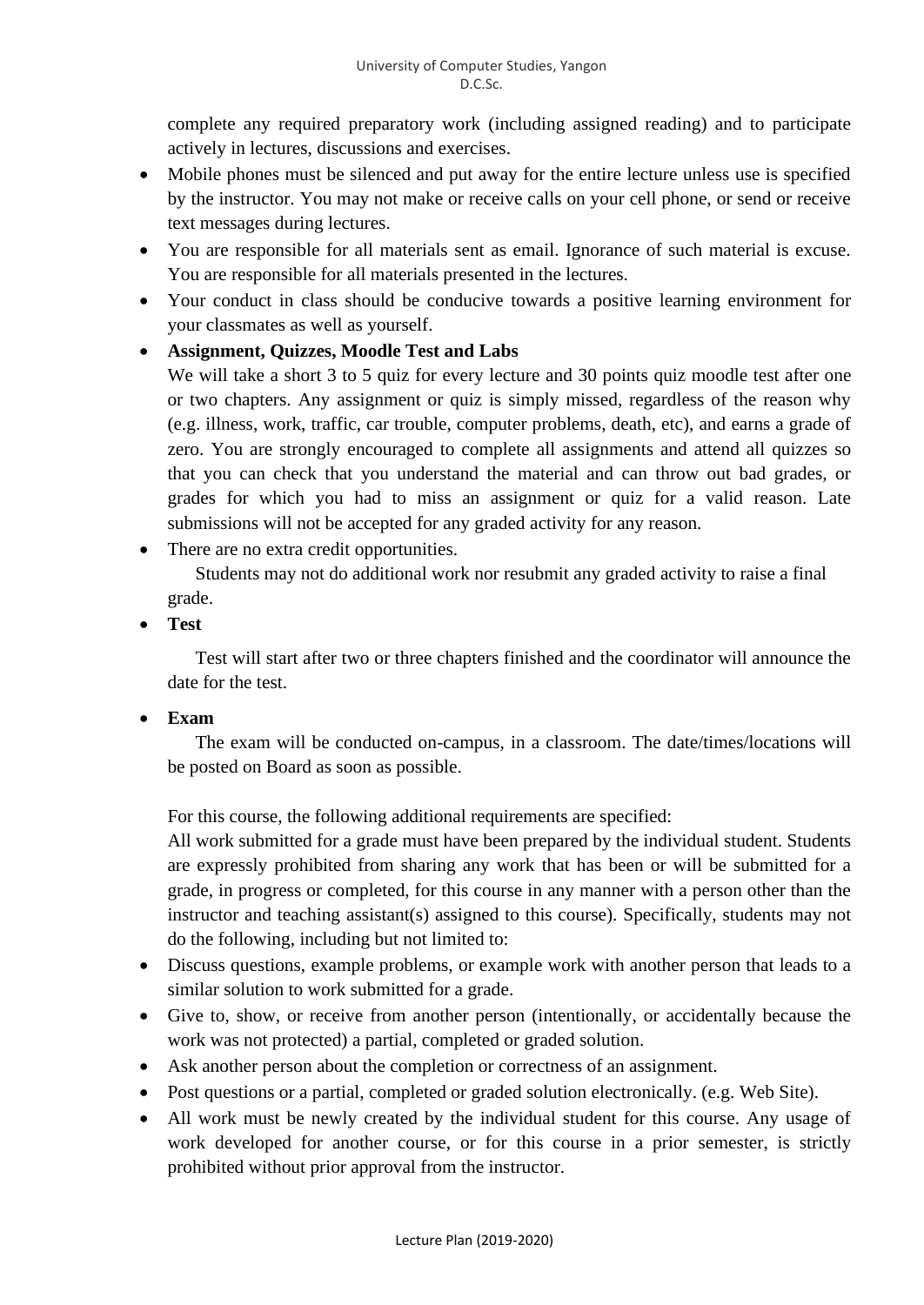• Posting or sharing course content (e.g. instructor provided lecturer note, assignment directions, assignment questions, or anything not created solely by the student), using any non-electronic or electronic medium (e.g. web site, FTP site, any location where it is accessible to someone other than the individual student, instructor and/or teaching assistant(s)) constitutes copyright infringement and strictly prohibited without prior approval from the instructor.

# **Tentative Schedule**

| No. | <b>Topic</b>                                   | <b>Week</b> | <b>Remark</b>    |
|-----|------------------------------------------------|-------------|------------------|
|     | <b>Introduction to Python</b>                  |             |                  |
| 1.  | Getting started with Python Language           |             |                  |
| 2.  | Installation steps for Python environment      |             |                  |
| 3.  | <b>Python Variables</b>                        |             |                  |
| 4.  | Indentation, Comments and Documentation        |             | Quiz/Assignment  |
|     | <b>Data Types and Operators</b>                | $2 + 3$     |                  |
| 5.  | Data Types                                     |             |                  |
| 6.  | <b>Python Numbers, Casting</b>                 |             |                  |
| 7.  | Strings and their operations                   |             |                  |
| 8.  | Python Operators and their Precedence          |             | Quiz/Assignment  |
|     | <b>Arrays and Collections</b>                  | $4 + 5$     |                  |
| 9.  | Array                                          |             |                  |
| 10. | List                                           |             |                  |
| 11. | Tuple                                          |             |                  |
| 12. | Set                                            |             |                  |
| 13. | Dictionary                                     |             | Quiz/Assignment  |
|     | <b>Conditionals and Loops</b>                  | $6 + 7$     |                  |
| 14  | IfElse                                         |             | Quiz/Assignment  |
|     | IfElifElse                                     |             |                  |
|     | Nested If                                      |             |                  |
| 15  | For loops                                      |             | Quiz/Assignment  |
|     | While loops                                    |             |                  |
|     | <b>Functions</b>                               | 8           |                  |
| 16  | Python functions                               |             |                  |
| 17  | Parameters                                     |             |                  |
| 18  | Recursion                                      |             | Quiz/Assignment  |
|     | <b>Object Oriented Programming with Python</b> | $9 + 10$    |                  |
| 19  | What is OOP?                                   |             |                  |
| 20. | Class and Object                               |             |                  |
| 21. | Inheritance                                    |             |                  |
| 22. | Scope and modules                              |             | Quiz/Assignment  |
|     | <b>Build-in Classes and Modules</b>            | $11 + 12$   |                  |
| 23. | importing modules                              |             |                  |
| 24. | datetime Module                                |             | Quiz+ Assignment |